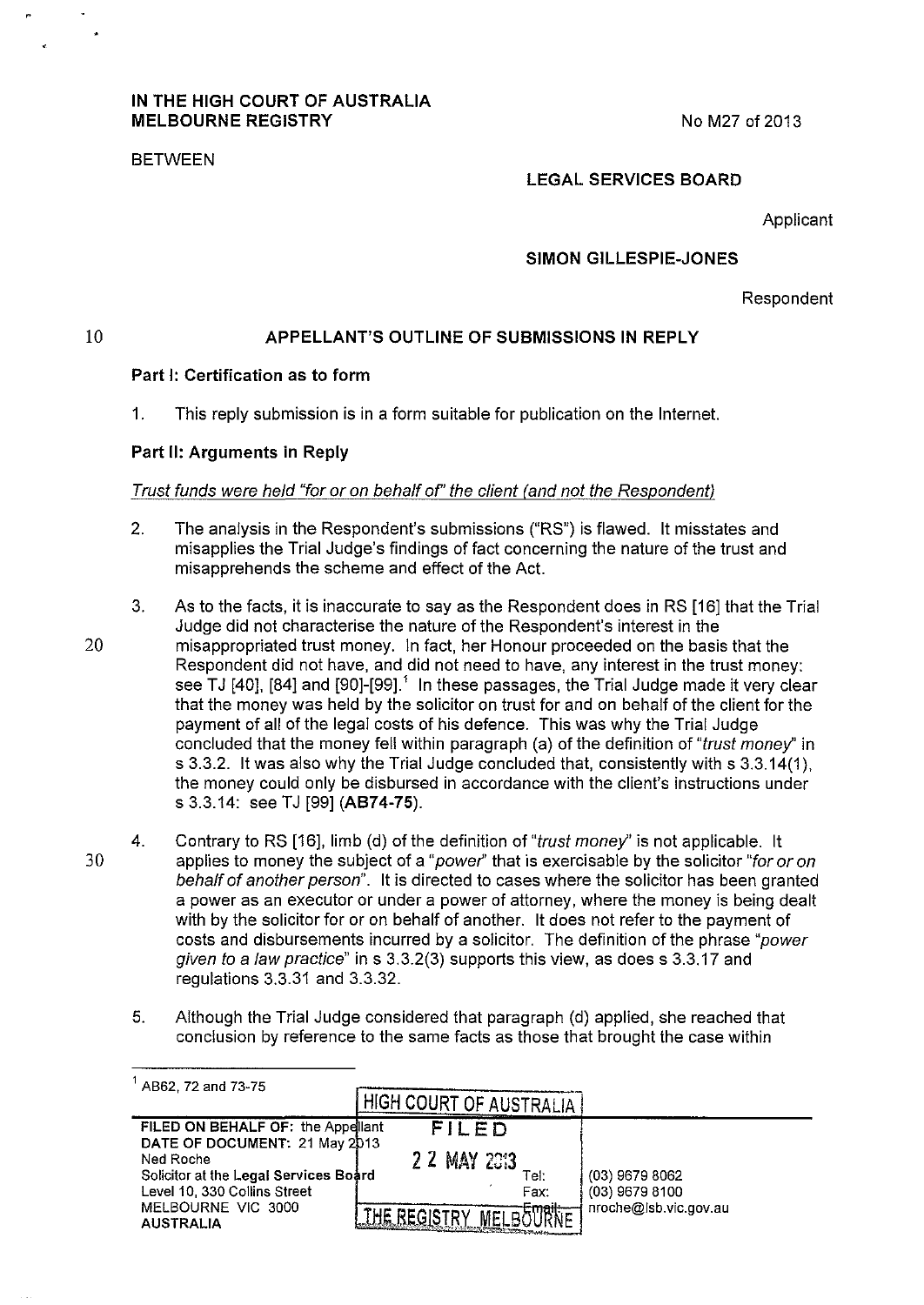paragraph (a) of the definition, ie the money was received and held by the solicitor "for or on behalf of Mr See for the payment of the legal costs of his defence, including by way of payment to third parties such as the plaintiff'.*2* This construction of limb (d) is unsound because it would not afford limb (a) any independent operation; it would always be the case that money received on account of legal costs in advance of providing legal services would fall within limb (d). Parliament should not be presumed to have intended limb (a) to be superfluous. $3$ 

- 6. The scheme of the Act needs to be considered in light of the Trial Judge's factual findings. The money received by the solicitor comprised either cash payments that 10 were required to be paid into his general trust account, or electronic transfers that went directly into that trust account. All payments were to be held by the solicitor on the client's behalf for the payment of all of the costs of his defence.<sup>4</sup> Pursuant to s  $3.3.14$ , money standing to the credit of the solicitor's general trust account was held exclusively for the person on whose behalf the money was received (ie the client), and could only be disbursed in accordance with a direction given by the client. None of the money was available for the payment of the solicitor's debts, including his debts to barristers or other consultants: see s 3.3.18. However, the money could be applied by the solicitor in paying legal costs and disbursements that the client owed to the practice in accordance with the relevant procedures or requirements of the Act and the 20 regulations: sees 3.3.20.
	- 7. Thus, while the solicitor had physical custody of the money he held on trust, he was entitled to deal with the money only in accordance with the Act. One of those rights was to apply the money for "legal costs" (which includes counsel's fees incurred by the solicitor as principal) in accordance with the procedure prescribed by the Act and the Regulations. The Act and the Regulations are a complete code in that regard.

# Section 3.3.20(1)(b) of the Act

- 8. The Respondent's construction of section  $3.3.20(1)(b)$  of the Act is incorrect.<sup>5</sup> Section 3.3.20(1)(b) does not expressly provide that it is exhaustive of the ways in which money in a solicitor's general trust account can be dealt with or disbursed. 30 However, only ss 3.3.14(1) and 3.3.20(1)(b) authorise the disbursement of money from a general trust account. These sections are complementary in that the concept of a specific direction from the client is found in both s 3.3.14(1)(b) and regulation 3.3.34(3)(ii). When the relevant provisions are read in context and by reference to the other provisions of Part 3.3 of the Act, it is clear that Parliament's intention is that trust money is to be dealt with by a solicitor only in the ways provided for in Part 3.3 and the regulations made in respect of it.
- 9. Further, given the proscriptive terms of s 3.3.18 and the overlap between ss 3.3.14 and 3.3.20, the Appellant submits that the generality of s 3.3.14(1 )(b) is cut down by ss 3.3.18 and 3.3.20. The consequence is that a solicitor is only entitled to use trust 40 money to pay his or her legal costs (including disbursements) if he or she complies with section 3.3.20(1)(b) of the Act and the regulations made in respect of it.
	- 10. This is borne out by considering the application of some of the key provisions of Part 3.3 to the facts of this case. The effect of ss 3.3.13 and 3.3.17 A is that all the money given by the client was required to be deposited into the solicitor's general trust account. In this case, the electronic transfers went directly into the trust account.

2

 $2$  TJ [92] and [94] (AB73-74)

<sup>&</sup>lt;sup>3</sup> Project Blue *Sky Inc v ABA* (1998) 194 CLR 355 at 382 ([71]) <br><sup>4</sup> TJ [29] (AB60) and [34]-[40] (AB61-63)

 $<sup>5</sup> RS[18]$ </sup>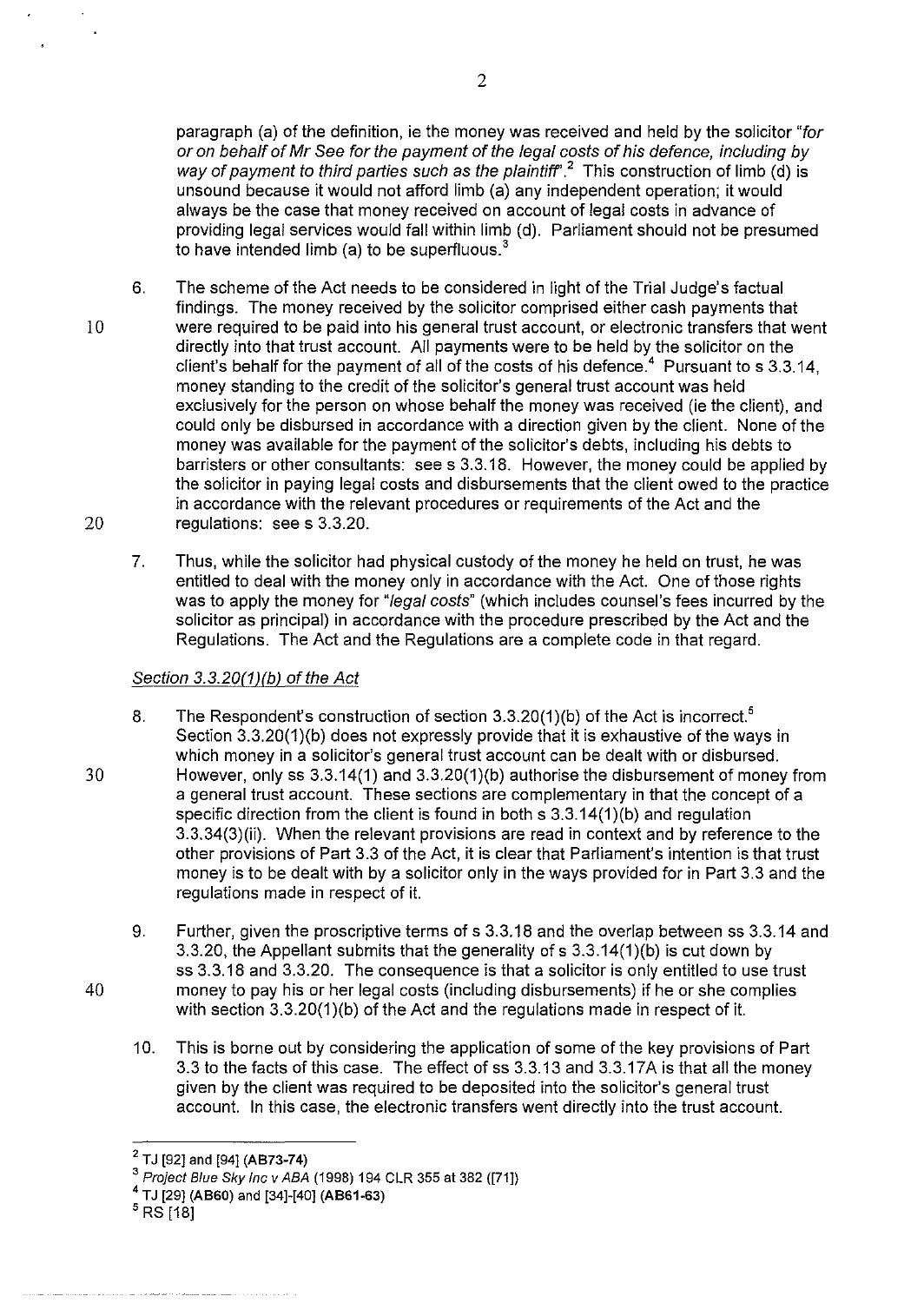Money in the trust account was held exclusively for the person on whose behalf it was received, which the Trial Judge held to be the client.<sup>6</sup> The client did not at any time direct that money be withdrawn from the trust account and applied to pay the solicitor's costs or disbursements, whether pursuant to s 3.3.14(1)(b) or regulation 3.3.34(3)(ii). At all material times, the client was not aware of the solicitor's costs and disbursements. Accordingly, if the solicitor wanted to withdraw money from the trust account to pay his legal costs or disbursements (such as the Respondent's fees), he had to comply with section 3.3.20(1)(b) of the Act and the regulations made in respect of it.

10 11. As a result, the submissions made in RS [19] should be rejected. The Respondent does not address the definition of "legal costs" in section 1.2.1 of the Act, which provides that legal costs include disbursements. Sections 3.3.16 and 3.3.17 do not apply because the money was neither transit money nor the subject of a power. The prohibition contained in section 3.3.18 of the Act on a solicitor using money in a trust account to pay for his or her debts precludes the Respondent from having any interest in the money given by the client because, as the Trial Judge and the Court of Appeal found, the solicitor had retained the Respondent as principal.<sup>7</sup> Consequently, counsel's fees were a debt of the solicitor.

# No Quistclose Trust

- 20 12. RS [17] misstates the Appellant's submissions on this aspect of its case. The Appellant has never argued that the money given by the client was not trust money. Clearly, it was trust money that the solicitor held for and on behalf of the client on account of legal costs. The Appellant's point is that the Trial Judge's findings of fact, including the fact that the client intended the trustee (ie the solicitor) to have an entitlement to some of the money, mean that the money cannot be the subject of a Quistclose trust in favour of the Respondent.
- 13. Contrary to what is submitted in RS [20], the Court of Appeal made the following errors in its Quistclose analysis. First, it misapprehended the elements necessary to establish a Quistclose trust  $-$  it found such a trust, notwithstanding that the client 30 transferred the money to the solicitor to meet all his future legal costs, including the solicitor's costs and disbursements. Secondly, it made no finding as to the relevant intention of the solicitor (ie trustee) - both the settlor and the trustee must have intended the money to be applied to same special purpose. Thirdly, the analysis was not available to the Court of Appeal because neither party raised such an argument at trial or on appeal, and the Trial Judge found that the Respondent did not have an interest in the money.
- 14. The submissions in RS [28] cannot remedy the error identified in paragraph 13 above. The Court of Appeal does not at any point in its Judgment advert to the solicitor's intention. Further, Gilbert v Gonard<sup>8</sup> does not say anything about the intention of the 40 trustee (inferred or otherwise), as it was irrelevant to the Court's analysis. Also, in that case, North J found that the beneficiary was the person who gave the money.
	- 15. As to RS [22], [23] and [34], the Respondent's argument fails to acknowledge that the cash payments were directed solely to the solicitor, the first seven electronic transfers were described as being to the solicitor and the Respondent, and the last four



 $^6$  Section 3.3.14(1)(a) and TJ [84] (AB72) and [90]-[99] (AB73-75)<br><sup>7</sup> TJ [136] (AB83); CA [64]-[65] (AB118)

 $8(1884)$  54 LJ Ch 439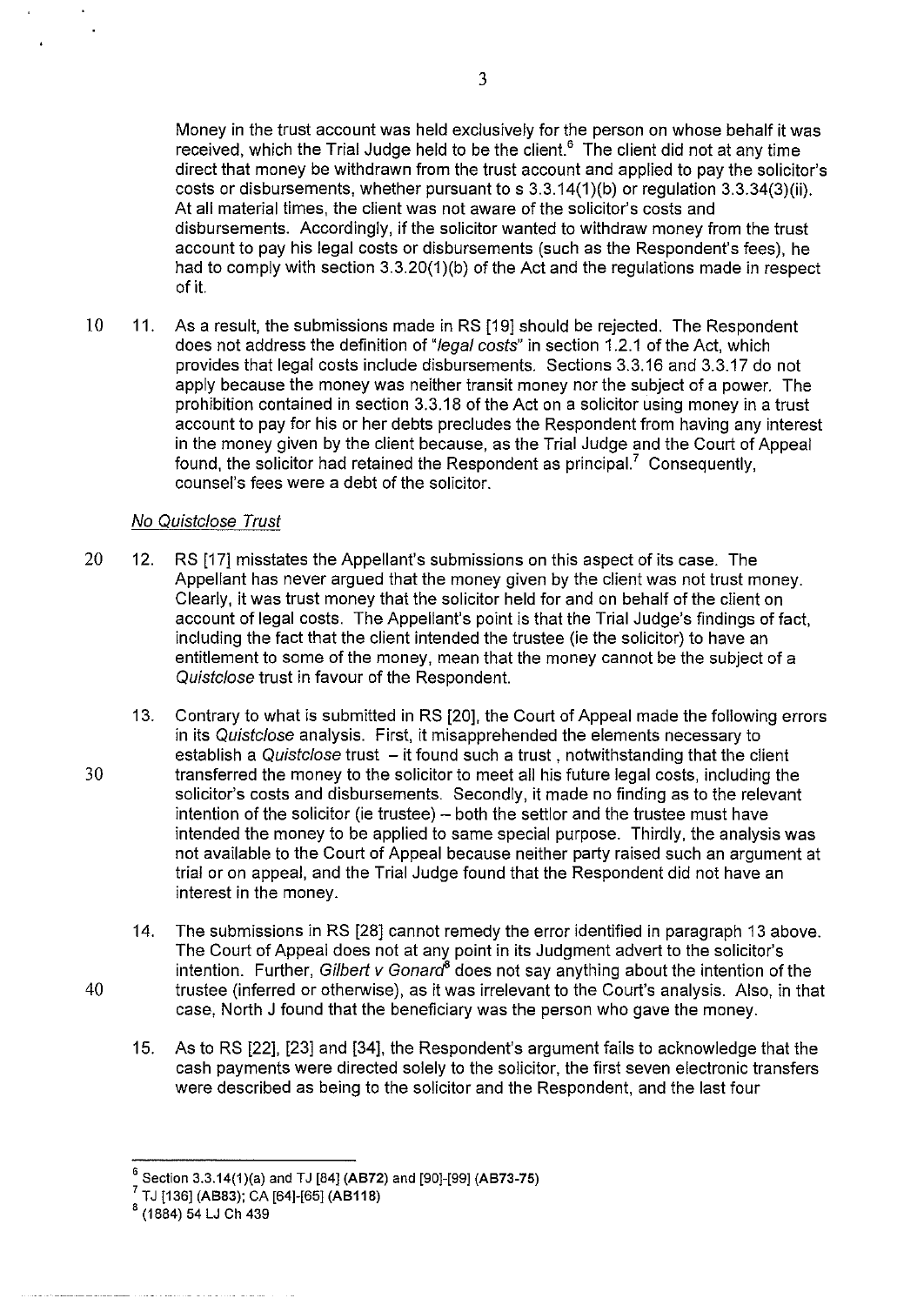electronic payments totaling \$20,000 (ie payments made during 7-9 May 2007) resulted in the Respondent receiving \$18,000 from the solicitor.<sup>9</sup>

- 16. In relation to General Communications Ltd v Development Finance Corporation of New Zealand Ltd<sup>10</sup> referred to in RS [25], the case is readily distinguishable because the trustee (ie the solicitors of Video Workshop) were not intended to have a beneficial interest in the money. In any event, if the facts support it, there will be an express or implied contractual term in the retainer between client and solicitor prohibiting the client from unilaterally recalling the money pending an opportunity for the solicitor to render a bill of costs (or taxation) for work carried out to that point in time.
- 10 17. RS [29] misconceives the Appellant's submissions on this aspect of its case. The Appellant submits that when properly analysed, a Quistclose trust is not a purpose trust but is a trust for an ascertainable class of beneficiaries: Re Denley's Trust Deed*<sup>11</sup> ;*  Re Australian Elizabethan Theatre Trusts*12.* Neither the class of persons who might assist the client's defence, nor the extent of their alleged interest in the fund, was sufficiently certain or ascertainable to establish a trust for their benefit.<sup>13</sup>
- 18. The unconvincing attempt in RS [30] to reconcile the fact that the trustee (ie the solicitor) was intended to have an interest in the money with the requirement for the establishment of a Quistclose trust that the trustee not have any entitlement to the trust property serves to highlight the artificiality of the Respondent's position. It shows that 20 the only trust that was established in this case is that provided for by limb (a) of the definition of trust money, and that its beneficiary was the client.
	- 19. The criticism made in RS [32] that the Appellant has not referred to any case in support of its submission is unwarranted. The making of the relevant inference turns on the particular facts found by the Trial Judge. Those factual findings, including the fact that the barrister was the solicitor's creditor, do not support the conclusions arrived at by the Court of Appeal.
- 20. The reasoning of the Court of Appeal identified in RS [33] is unsound. First, there was no basis for the inferences the Court drew. Secondly and in any event, the view that the client impliedly put the funds beyond recall does not lead to a Quistclose analysis. 30 This is because, if the facts support it, there will be an express or implied contractual term in the retainer between client and solicitor prohibiting the client from unilaterally recalling the money pending an opportunity for the solicitor to render a bill of costs (or taxation) for work carried out to that point in time. The solicitor also has the protection of the lien provided for in s  $3.3.20(1)(a)$ . That would still leave intact the scheme of the Act as contended for by the Appellant.
- 21. It is the client's intention at the time of giving the money to the solicitor that is relevant. Accordingly, the submissions in RS [5(c)], [35] and [36] are simply a diversion. The fact that after the client gave the money to the solicitor it could not be established how much work the solicitor actually did cannot affect the nature of the trust that was 40 created at the time client paid the money to the solicitor. The Trial Judge's observations at TJ [41] **(AB63)** do not qualify, and do not purport to qualify, her findings that the client paid the money to the solicitor or into the solicitor's general trust account on account of any legal costs that might be incurred in preparing his defence.

<sup>&</sup>lt;sup>9</sup> TJ [129] (AB82)

<sup>&</sup>lt;sup>10</sup> [1990] 3 NZLR 425

<sup>11 [1969] 1</sup> Ch 373 at 388 per Goff J

<sup>12 (1991) 30</sup> FCR 491 at 502 per Gum mow J

<sup>&</sup>lt;sup>13</sup> McPhail v Doulton [1971] AC 424 at 457 per Lord Wilberforce; Re Manisty's Settlement [1974] Ch 17 at 23 and 27-29; Re Hay's Settlement Trusts [1982]1 WLR 202 at 212